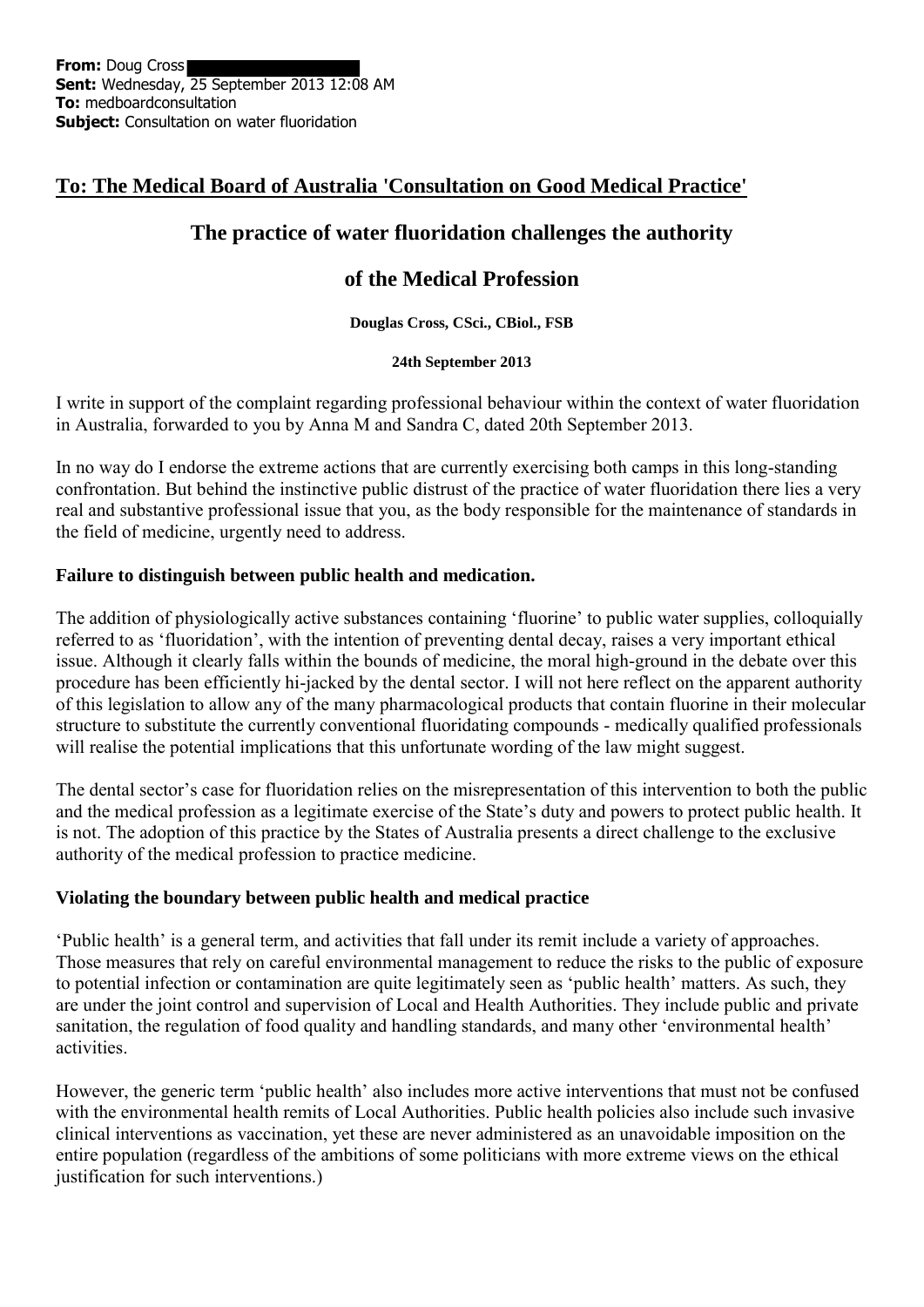Administering any substance with the intent to prevent a disease is an invasive clinical intervention. As such it is the exclusive prerogative of qualified prescribing professionals. The addition of chemicals containing 'fluorine' to public drinking water, where it is virtually impossible for the average person to avoid them, is a direct medical assault against the public. It is, as the public is intuitively aware, compulsory medication, in which the State is permitted to usurp the role of medical practitioners in the treatment of their patients.

### **The 'legal fiction' that fluoridation is not medication.**

The spurious claim that the product is not a medicine provides the entire shaky foundation upon which this unethical medical intervention is not merely tolerated but even mandated by States. It is argued that, if fluoridated water is not a medicine or drug, then fluoridation cannot constitute 'mass medication'. As Dr. David Shaw recently observed, the continued practice of water fluoridation is utterly dependent on 'the legal fiction that it is not a medicine'.[1] In simple language, fluoridation continues because the lie that it is not a drug has become accepted as the truth.

Inexplicably, your profession has allowed itself to be traduced by the incessant repetition of this absurd claim by those within the dental sector (and sadly also, within your own profession) who have been persuaded by this deliberate misinterpretation of the law.

The definition of what substances or products must be classified and regulated as Therapeutic Goods is clearly set out in the Therapeutic Goods Act of 1989. For all practical purposes, this definition is identical to that adopted by the European Community, so Shaw's conclusion is completely appropriate to the classification of fluoridated water under Australian rules. Fluoridated water is a 'therapeutic good', and one for which specific medical claims are made. As such, it must be regulated exclusively as a drug.

### **The anomaly of 'Excluded Goods' with respect to medicines and drugs.**

The proposal that fluoridated water should be permitted to escape regulation under the Therapeutic Goods Act by including it in the 'Excluded Goods' category is ridiculous and perverse. It sets a dangerous precedent that your profession tolerates at the expense of its own authority and the safety of your patients. No such clinically invasive products should be excluded from strict regulation.

A good case can be made for recognising that some non-invasive medical devices can safely be excluded from regulation under the Act. But it is a founding principle of medicinal practice and law that no substance administered to a patient, either through ingestion or parenterally, should be excluded from rigorous regulation as a drug. It is precisely for this reason that even homeopathic remedies are classed and regulated as such. The category of 'Excluded Goods' currently recognised by Parliament must not be permitted to apply to any ingestible or parenterally-administered product.

#### **The clear division between medicine and dentistry**

Here we come to a serious anomaly within your profession itself - your remarkable failure to clearly distinguish between medical and dental practices. You have allowed the boundary between the two to become blurred, with consequential confusion of both the public and politicians alike. The result is a dangerous misunderstanding of the quite different legitimate roles of the two professions.

Medical practitioners are trained in the skill of balancing the benefits and risks of clinical treatments to their patients. They provide some assurance that potential conflicts between different courses of treatment are eliminated, or else reduced to mutually comprehensible and acceptable limits. As such, the decision as to what treatment is appropriate is utterly reliant on medical professionals' full understanding of each patient's individual needs and responses to treatment. It is also subject - absolutely without exception - to informed consent.

Where one form of treatment conflicts with another, it is the skill of the medical professional on which the patient relies to protect him or her from avoidable harm. Through centuries of strict adherence to this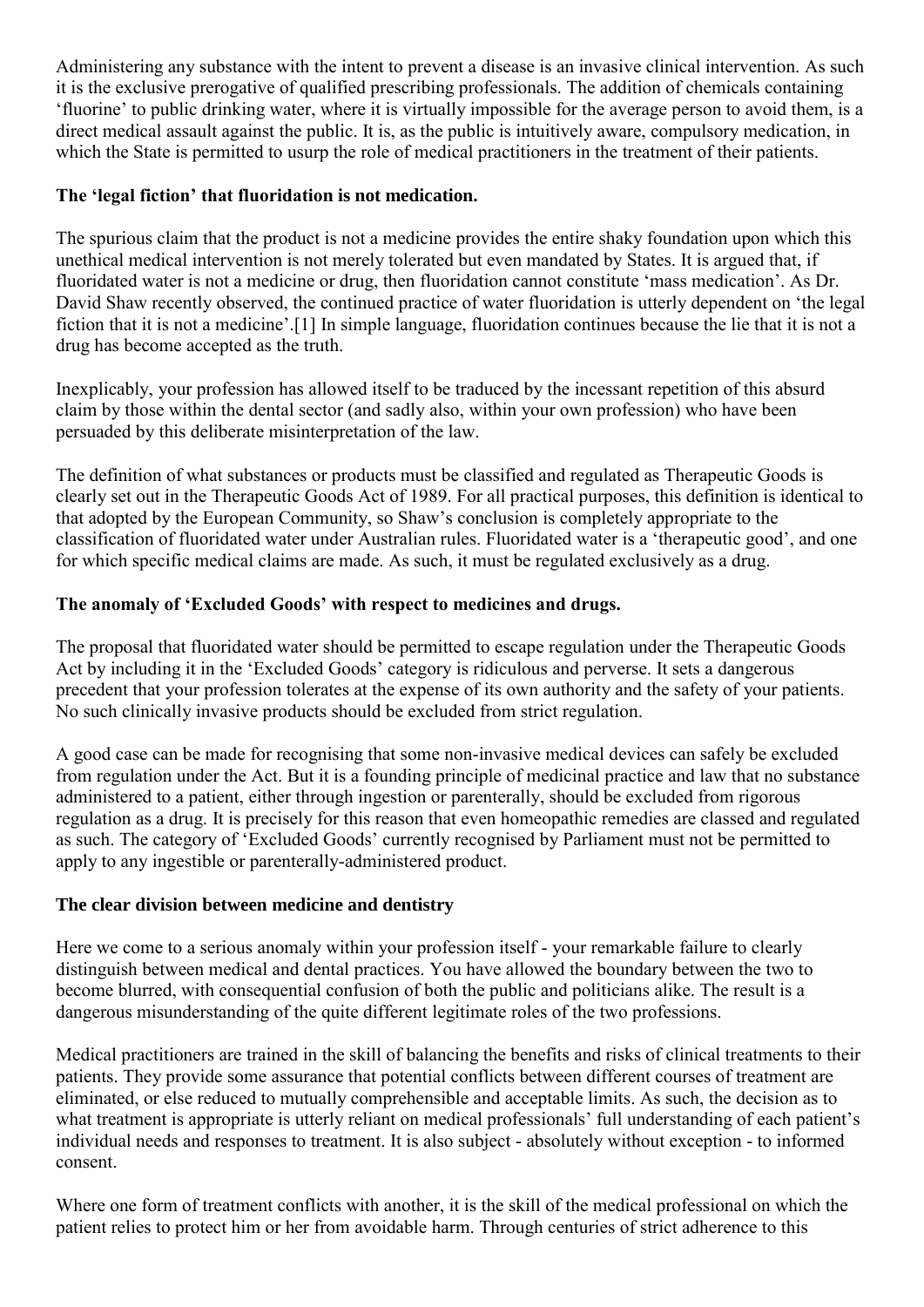principle, the profession has built up the reputation that it enjoys today, and which is at the heart of the respect in which the public now holds its members.

In contrast, dental practitioners have virtually no relevant expertise in toxicology - they fix teeth. If at all, most have only a restricted understanding of interactive pharmacology. Yet in complete ignorance of whatever other form of treatment that unidentified individuals may be receiving, quite legitimately, from registered professional medical specialists, they endorse the dosing of fluoride to every prospective purchaser of their own services.

## **A conflict of interest**

The profession routinely denies sound evidence that up to half of all children so 'treated' will develop some degree of abnormality of their dental enamel.[2] In many cases this will require the purchase of their expensive professional services at a later date, a clear conflict of interest. This endorsement of the improper administration of a medicinal product - and an unlicensed one at that - without regard to the fundamental ethical principles on which true medical practice relies, falls far short of the standards expected of a qualified medical practitioner.

To put the matter bluntly, in the issue of water fluoridation dental practitioners have invaded the domain of the medical profession. Many of its members are now recommending the indiscriminate imposition of an active and invasive clinical intervention to entire populations. They do so in complete ignorance of the medical condition of each person subject to their whim, and in many cases despite the express withdrawal of consent to such an intervention. Attempting then to persuade the public to provide 'approval' for the intervention, through public relations exercises such as referenda, is an ethical obscenity - the endorsement of such cynical practices cannot be tolerated in a humane society.

The political policy of indiscriminate, and of effectively compulsory, public medication by the enforced fluoridation of public water supplies is a direct and substantial challenge to the authority of the medical profession. The habitual adoption of the designation 'Doctor' by many dental practitioners who do not have a doctoral degree emphasises this trespass into the realm of medicine. It may misdirect patients into assuming that they have expertise that they in fact lack.

## **The conflict between the 'science' of water fluoridation with medical ethics.**

I will not here comment on the widespread ignorance, within members of both professions, of the disreputable misinterpretation of the scientific evidence on which the alleged benefits of fluoridation are advanced. Unfortunately, through the incessant repetition of such propaganda, the extraordinarily poor provenance of the practice is widely disregarded or misunderstood, and all prospects of a rational debate have long since evaporated.

Instead, I ask you to consider the fundamental issue that underpins all such debate - the resolution of the questions of precisely who has the professional authority to determine what medical treatment is administered to whom, under what circumstances, and on the absolute requirement for individual consent to be provided for any such treatment. Your own profession has the sole authority to make such decsisions and to manage each patient, case by case. This is the authority that is endorsed by public recognition of your impartiality, and acceptance of the ethical code of practice by the members of society who are your patients.

That authority cannot and must not be usurped by another profession that is unqualified to intervene in the care and treatment of your members' own patients. Nor may it be usurped by administrators - whether locally in Councils, or at State or Federal levels - who may be intent, for purely political purposes, on imposing treatment that crosses the boundary between public health and medicine.

The public expects you to protect them from harm - and this includes from the indiscriminate administration of unrecognised medicines by others who have neither the qualifications nor the authority to do so. I ask you